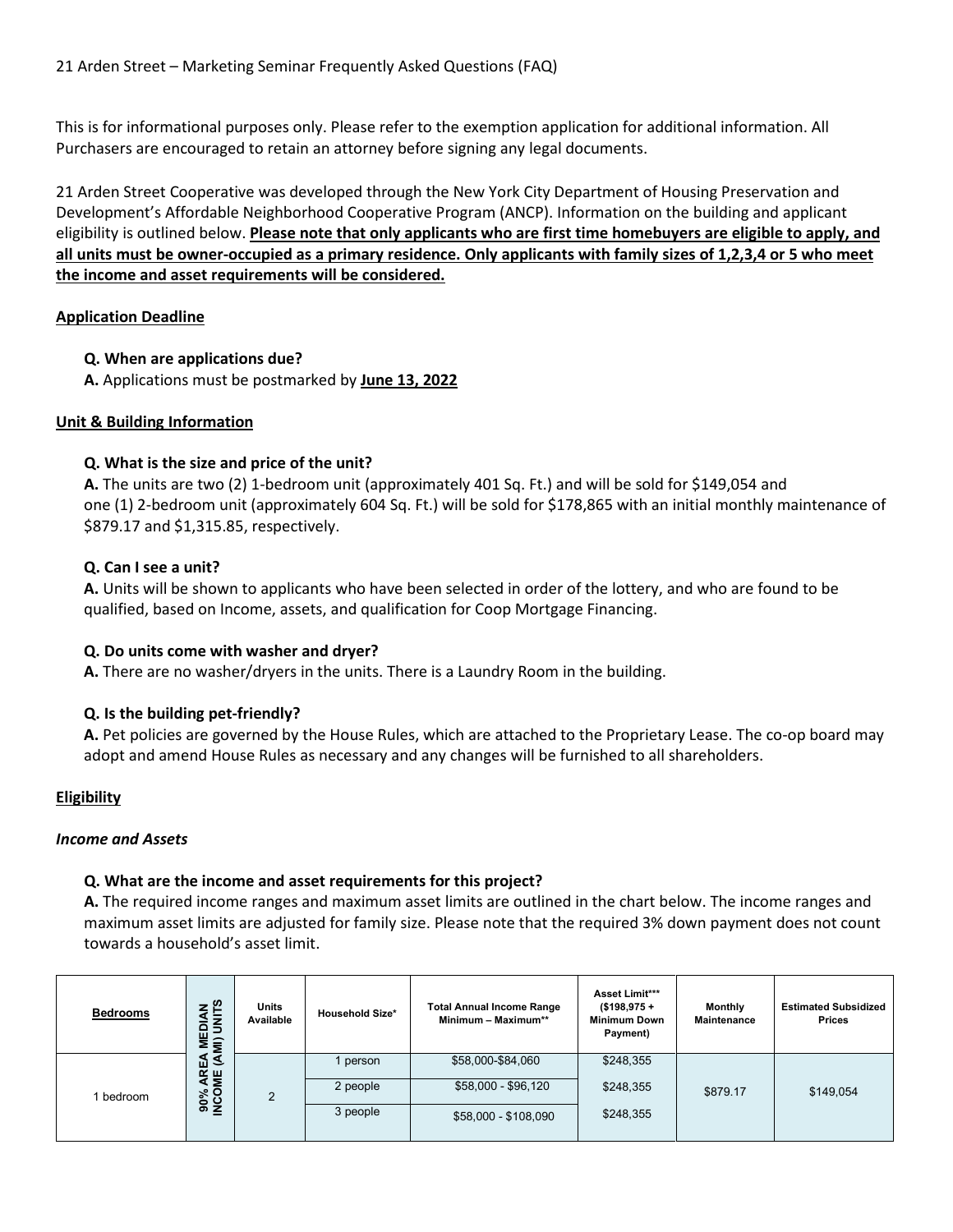| <b>Bedrooms</b> | <b>NNK</b><br>읆<br>ш  | <b>Units</b><br>Available | <b>Household Size*</b> | <b>Total Annual Income Range</b><br>Minimum - Maximum** | Asset Limit***<br>$($198,975 +$<br><b>Minimum Down</b><br>Payment) | Monthly<br>Maintenance | <b>Estimated Subsidized</b><br><b>Prices</b> |
|-----------------|-----------------------|---------------------------|------------------------|---------------------------------------------------------|--------------------------------------------------------------------|------------------------|----------------------------------------------|
|                 | EA MI)<br>(AMI)<br>m. |                           | 2 people               | \$79,000-\$96,120                                       | \$251,337                                                          |                        |                                              |
| 2 bedroom       | 90% ARE<br>INCOME     |                           | 3 people               | \$79,000-\$108,090                                      | \$251,337                                                          | \$879.17               | \$178,865                                    |
|                 |                       |                           | 4 people               | \$79,000-\$120,060                                      | \$251,337                                                          |                        |                                              |
|                 |                       |                           | 5 people               | \$79,000 - 129,690                                      | \$251,337                                                          |                        |                                              |

# **Q. What if my household size is too large or too small?**

**A.** Only applicants with household sizes of 1,2,3,4 or 5 will be considered. Your application **must** list all members of the household who will live with you in the unit.

# **Q. Does income refer to gross or net income of the household?**

**A.** Income qualification is based on the household's gross annual income. For self-employment applicants, the net income will be considered.

### **Q. After I purchase shares in the cooperative, what happens if my income falls outside the income bracket?**

**A.** The shareholder must income-qualify at the time of purchase only. The shareholder's income is not reassessed after purchase. As a shareholder, you are required to pay your monthly maintenance and monthly mortgage.

### **Q. What is considered income? What about savings?**

**A.** Income and assets are regarded separately. In order to qualify, you must have income within the ranges outlined on the advertisement and noted above. The total value of your assets may not exceed \$248,355 (1 bedroom asset limit) or \$ 251,337 (2-bedroom asset limit) , as noted in the chart above. Income includes employment income, selfemployment income, and other sources including but not limited to child support, unemployment benefits, supplemental security income (SSI), social security, and pensions. Assets include financial assets such as savings accounts, checking accounts, trusts, investment assets (stocks, bonds, etc.), cash savings, miscellaneous investment holdings, etc. Balances in specifically designated retirement funds and college savings accounts are not subject to the asset limit, but are counted when calculating income from assets. The entire market value of any interest in real property is subject to the asset limit. **Households with any member who has ever owned interest in real residential property are ineligible**. For other capital investments, only the applicant's equity in the investment is subject to the asset limit.

## **Q. What if I have sufficient income to meet the monthly maintenance, but my income does not fall within the income bracket?**

**A.** In order to qualify, an applicant's income must fall within the income brackets outlined in the advertisement, attached.

### **Q. What income will be considered to evaluate my application?**

**A.** The sponsor expects to finalize the processing of all applications by the Summer of 2022. However, an applicant's employment income is determined based on the applicant's pay stubs, previous year's tax returns, and third-party employment verification. The highest amount of the three is considered the applicant's employment income. Selfemployment income is determined using the average of the three preceding years' tax returns and projected income for the current year.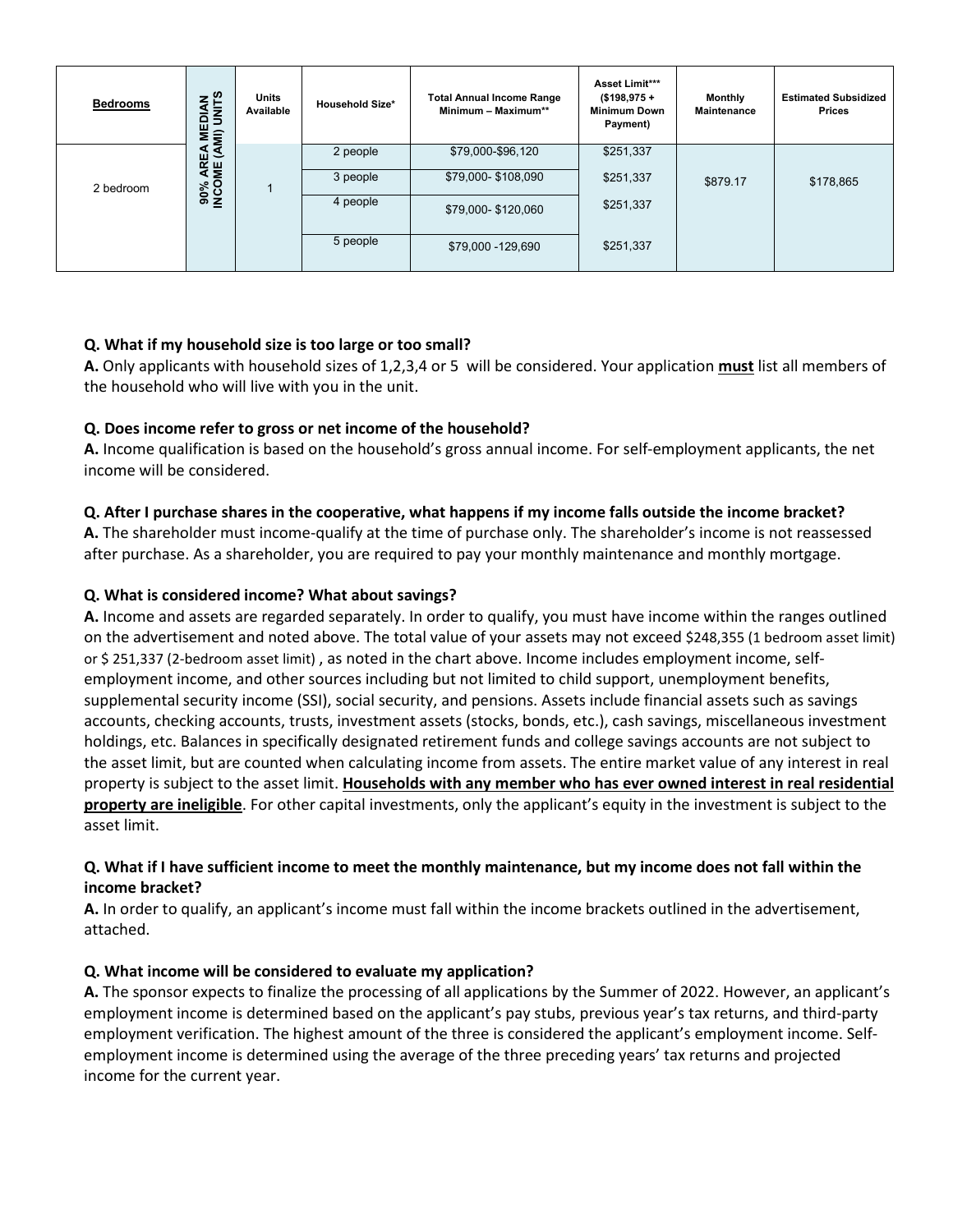## **Q. Is this opportunity on a first come, first processed basis, without regard for the usual preferences (municipal employees, community residents, disabilities)?**

**A.** No, applications will be collected and randomized to create a lottery log. A general preference will be given to New York City residents.

### **First-Time Homebuyer**

## **Q. Is this for first time home buyers only?**

**A.** Yes.

# **Q. What if I own property outside of NYC and/or NYS?**

**A.** No member of the applicant's household may own, or have previously purchased, any interest in residential real property both in NYC and Outside of NYC.

## **Q. What if my spouse owns a property in NYC prior to marriage? Would I be eligible?**

**A.** No. No member of the applicant's household may own, or have previously purchased, any interest in residential real property.

## **Q. What if I own property outside the US?**

**A.** No member of the applicant's household may own, or have previously purchased, any interest in residential real property either in the US or outside of the US.

## **Financing**

## **Q. Do I have to pay a down payment and closing costs?**

**A.** Yes, **eligible purchasers are required to cover at least a 10% down payment** (\$3,017 for this project). This must be covered by the purchasers own funds (i.e., not a grant, loan or gift) and must be "seasoned," meaning that you must show evidence of having these funds in your bank account for at least 3 months. **The purchaser is also responsible for paying closing costs, which are estimated to be approximately 6% of the purchase price** (approximately \$6,034).

### **Maintenance Payments**

# **Q. What is the maintenance amount and what does it cover?**

**A.** The initial maintenance is set at \$879.17 ( 1-bedroom ) and \$1,315.85(2-bedroom) per month and is subject to an annual increase of at least 2% per year. The maintenance covers building expenses including common utility charges, repairs and replacement, heating, insurance, property management, legal and accounting costs, capital repair reserve contributions and underlying mortgage payments, etc.

### **Selling the Unit**

# **Q. If I am found qualified and purchase shares in the cooperative, when can I sell the shares?**

**A.** If you are found to be qualified and choose to purchase shares in the cooperative, you may sell the unit whenever you choose. **However, the purchase price will be restricted to a price affordable to families at 90% AMI or below.** Additionally, the sale of shares will be subject to a profit sharing schedule (flip tax) for the term of the regulatory agreement whereby a portion of the sale profit will be retained by the Apartment Corporation to be deposited into the co-op's reserve account and used to pay down the underlying mortgage. The profit-sharing schedule for Resales is outlined below.